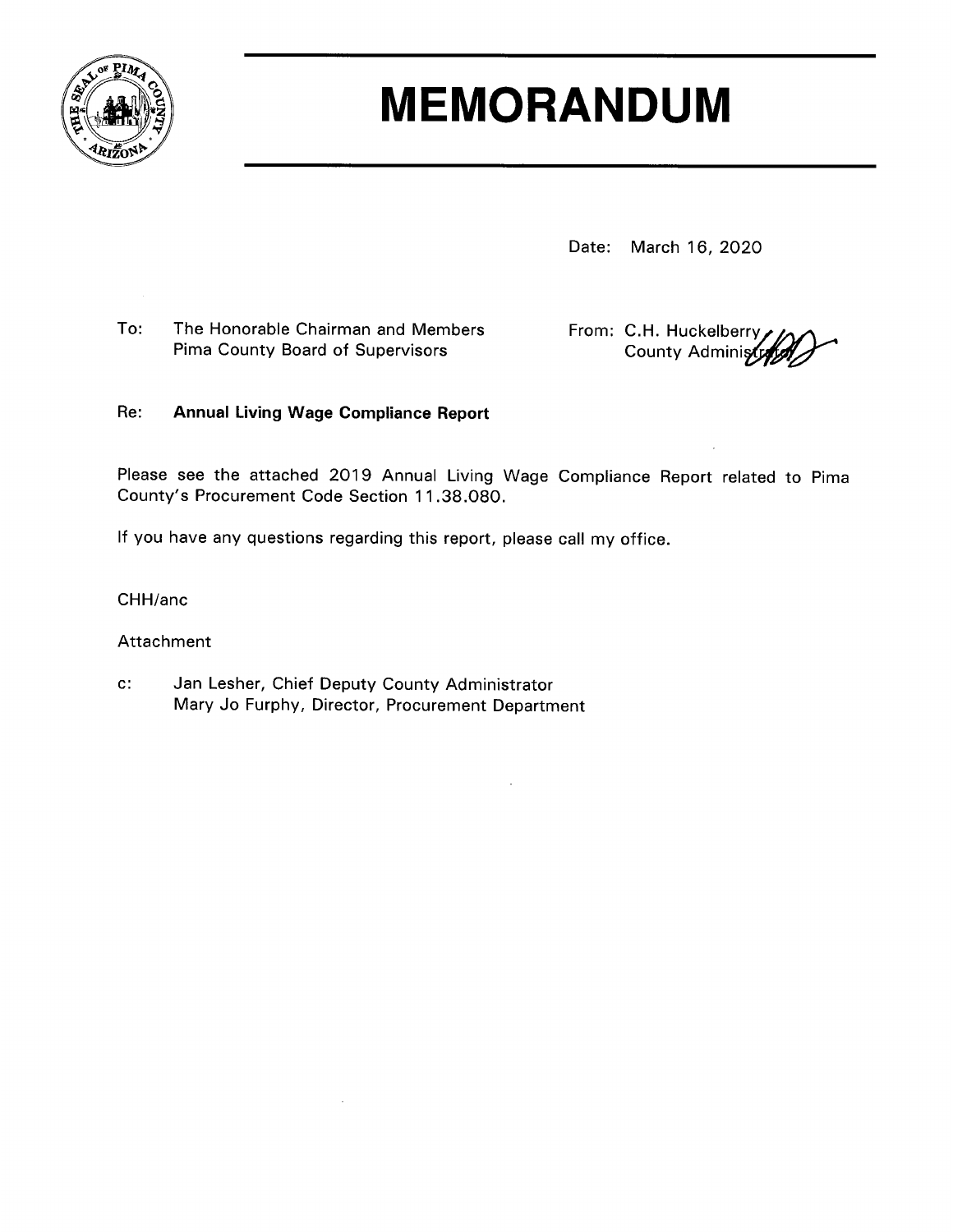

# **MEMORANDUM**

Date: March 13, 2020

| To: C.H. Huckelberry, County Administrator                                                                    |
|---------------------------------------------------------------------------------------------------------------|
|                                                                                                               |
| Thru: Jan Lesher, Deputy County Administrator Plus<br>From: Mary Jo Furphy, Procurement Director $\mathbb{N}$ |

Re : **2019 Annual Living Wage Compliance Report** 

Pursuant to Section 11 .38.080 of the Pima County Procurement Code, the County Procurement Director shall file an annual compliance report with the County Administrator and the Board of Supervisors. The attached annual compliance report shows the utilization of specific services procured for the County that must meet Living Wage requirement. This report applies to contracts entered into or renewed in calendar year 2019. Resource information for this report was compiled from Advantage, On Base and Living Wage Database reports. There were a total of 26 Living Wage contracts active during calendar year 2019. Thirteen (13) of the twenty-six (26) Living Wage eligible contracts were subject to payroll reporting. The other thirteen (13) contracts were not subject to payroll reporting because wages paid to all employees exceeded the required Living Wage.

Effective January 1, 2019, the Living Wage required rate increased from \$12.37/per hour to \$12.78/per hour. For companies that provided benefits, the rate of \$11.01 per hour plus \$235.73 of company-paid health benefits increased to \$11 .37 per hour plus \$244.40 of company-paid health benefits. These changes represent a 3.28% increase from 2018.

**Attachment**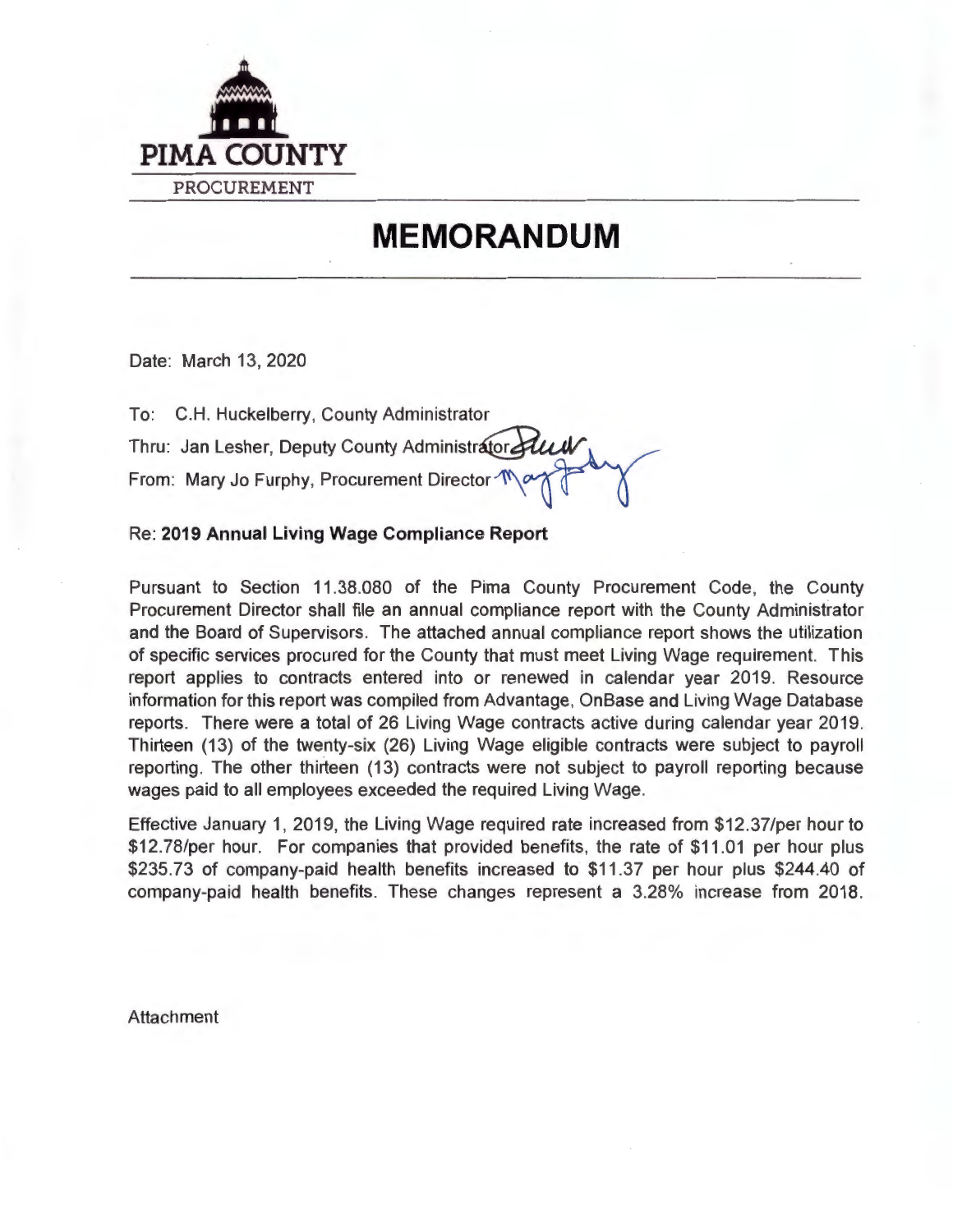#### **1) Information is limited to contracts eligible for covered services as defined in Living Wage Code Chapter 11.38**

Service categories for solicitations resulting in contracts over the formal bid threshold (\$100K):

- Facility and building maintenance
- Refuse collection and recycling
- Temporary employee service
- Janitorial and custodial
- Landscape maintenance and weed control
- Pest control
- Security
- Moving services

#### **2) Data gathered for relational comparison**

Total dollar and percentages of:

- Living Wage Contracts
- Covered service categories for all open Living Wage Contracts
- Payroll reporting statistics of active contracts subject to payroll reporting requirement

#### **3) Informational base from which data has been collected**

- Advantage that tracks amendments and renewals
- Living Wage Database that compiles data into resource documents and records
- OnBase, Pima County contract repository
- On site audit reviews of eligible employees, subcontract labor and employer
- Payroll records to monitor compliance by the contractors

#### **4) Reports provided**

• Graphs to summarize relational dollar and percentage comparisons

#### **5) Conclusion**

• All Living Wage Contracts are in compliance.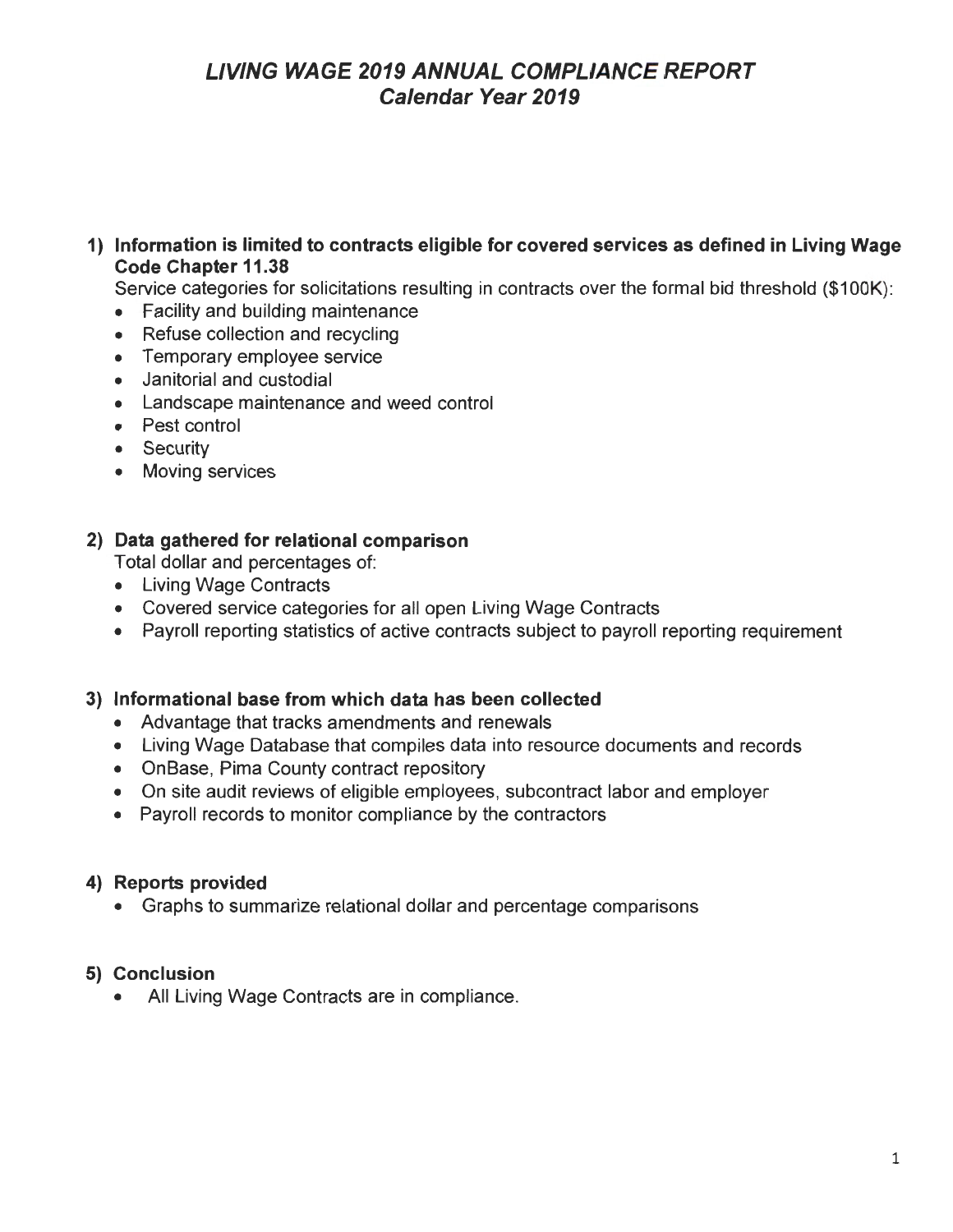# **LIVING WAGE CONTRACTS**



#### **LIVING WAGE CONTRACTS CLOSED Between 1/1/19 and 12/31/19**

| Service Type                              | <b>Contract \$ Amt</b> | <b>Reason Discontinued</b><br><b>Expired</b> |
|-------------------------------------------|------------------------|----------------------------------------------|
| Landscape Services                        | 1,894,917.57           |                                              |
| <b>Total Discontinued Contracts \$Amt</b> | 1,894,917.57           |                                              |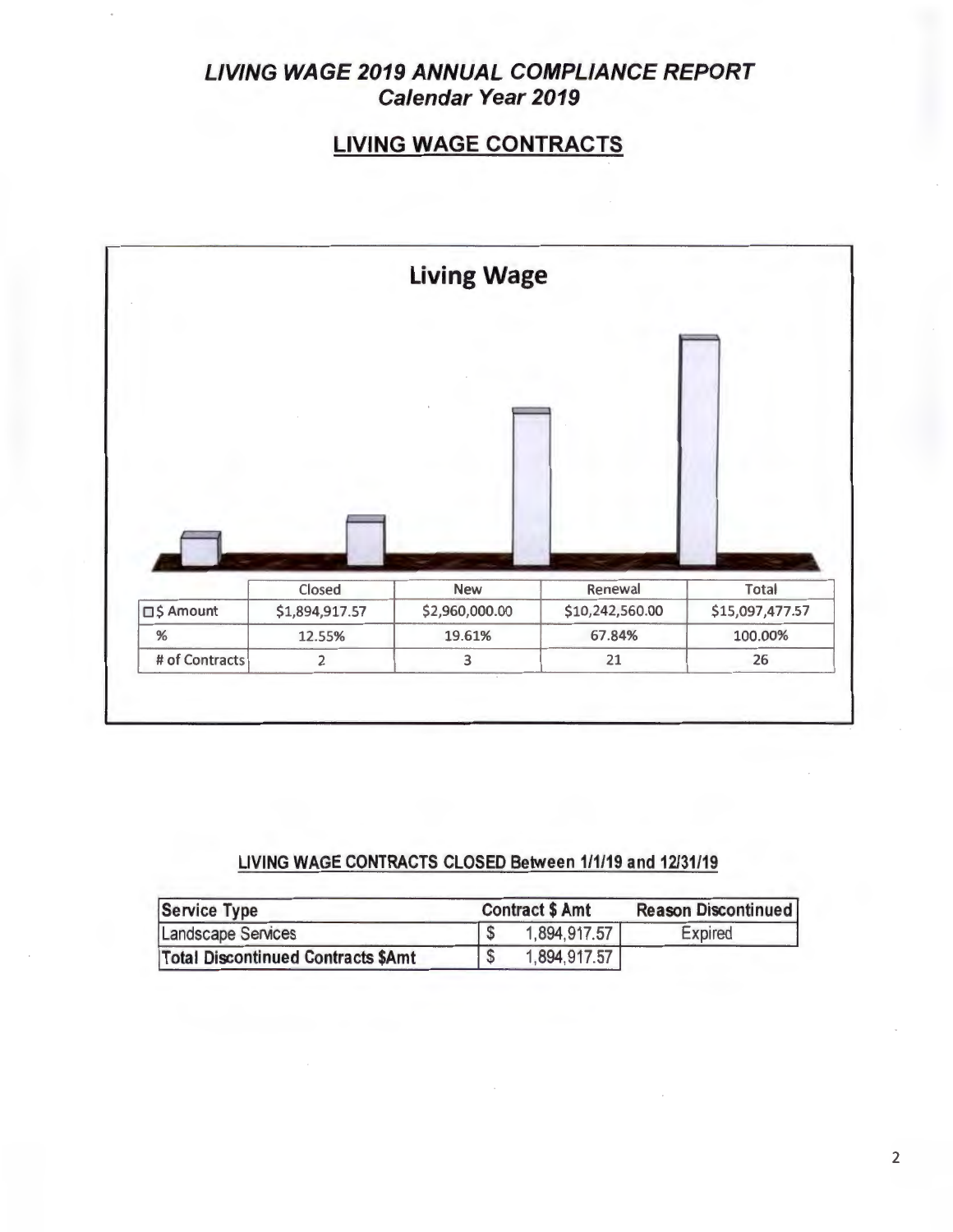# **COVERED SERVICES**

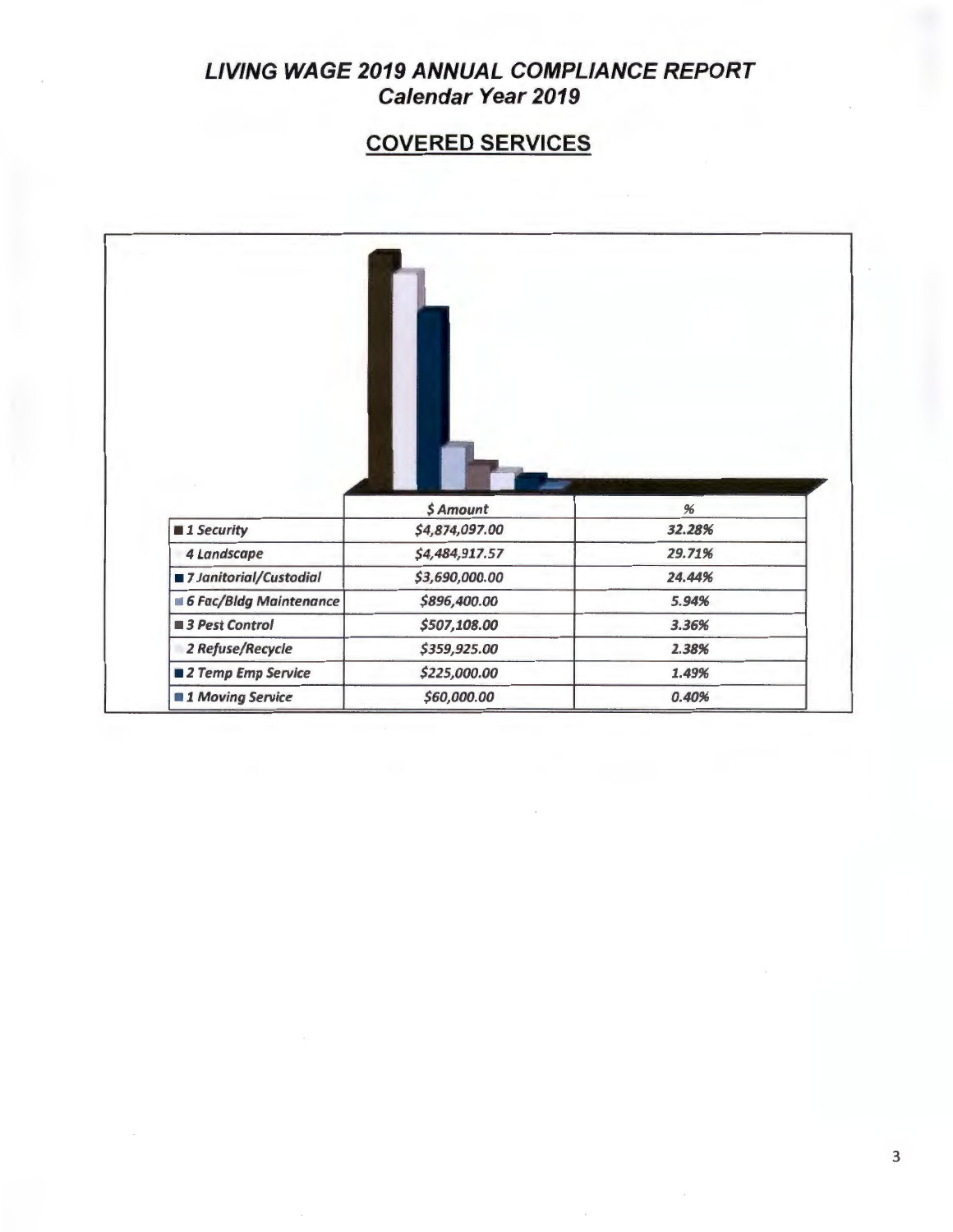### **PAYROLL REPORTING** & **AUDITING**

Section 11.38.070 of the Living Wage Code requires the contractor to submit basic records of payroll within seven (7) days from the end of each pay period. Of the twenty-four (24) contracts subject to reporting, thirteen (13) were granted full release after a payroll audit was conducted confirming that all employees working for the vendors earned a salary which was equal to or greater than the current Living Wage at the time of report. Eleven (11) contracts were subject to Living Wage payroll reporting and found to be in compliance with the Living Wage Code requirement upon completion of the standard audit process. Releases are reevaluated with each contract renewal. All Living Wage contracts were in compliance.